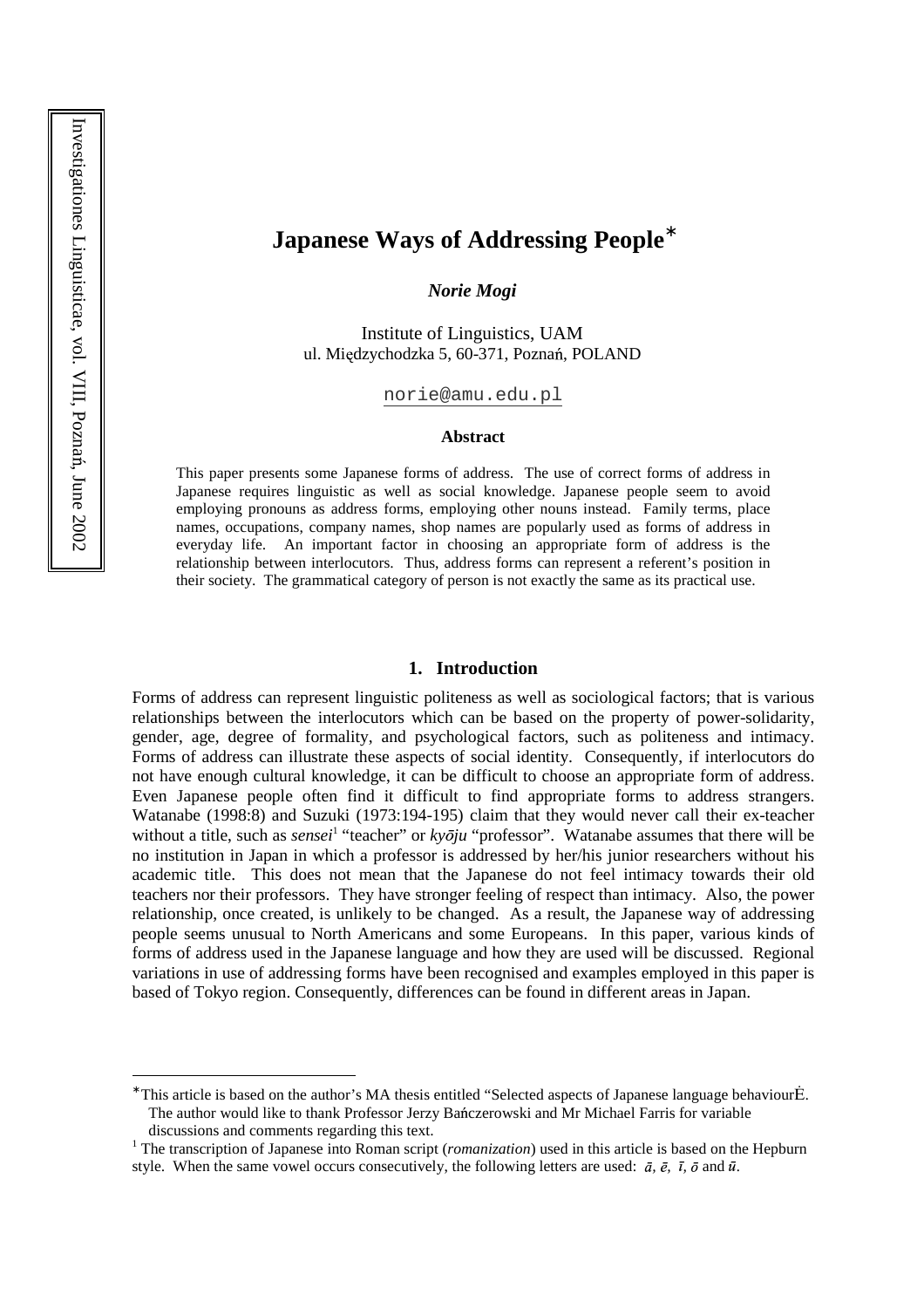#### **2. Use of PERSONAL PRONOUNs**

Since Japanese personal pronouns function more like ordinary nouns, the term PERSONAL PRONOUN, following the usage of Takubo (1997:13) and Suzuki (1973:130) is used in this article.

Personal pronouns are probably the most commonly used forms of address in some European languages. By comparison, PERSONAL PRONOUNs do not appear to be popular in the Japanese language. According to Maynard (1997:104) and Takubo (1997:13), the pronoun system in the Japanese language is not well developed and the system is used in a limited way. Consequently, the system also functions in different ways if it is compared to English. One of possible explanation for this is that at the beginning of the *Meiji* era<sup>2</sup>, Japanese scholars tried to analyse the grammar of the Japanese language according to European grammatical categories. Suzuki (1973: 130) criticises the way scholars recklessly copied theories which were based on a different language and which were rather inappropriate for Japanese. Therefore, some nouns were categorised into personal pronouns in the Japanese language but they in fact, show small correlation to their European language counterparts. As a result, there are many PERSONAL PRONOUNs in the Japanese language. The Table 1 shows some examples of Japanese PERSONAL PRONOUNs which are recognised as a form of address in everyday life.

Hudson (1980:121) points out clear gender differences amongst Japanese PERSONAL PRONOUNs which were cased by social change in the Japanese history, since each PERSONAL PRONOUN originally had its own meanings. For instance, most PERSONAL PRONOUNs referring to 1<sup>st</sup> person singular were originally used as humble forms. Most PERSONAL PRONOUNs indicating  $2<sup>nd</sup>$  person singular originally showed respect. However they lost this aspect over time and their meaning became rude. However, together with social change, PERSONAL PRONOUNs have been changed; as a result, they lost their original meanings. Yet, such features remain in the use of PERSONAL PRONOUNs; as a result, they cannot be just employed for addressing anyone in the Japanese society. For instance, some PERSONAL PRONOUNs are used by only one gender and circumstances also affect the use of PERSONAL PRONOUNs. The Table 1 represents examples of PERSONAL PRONOUNs and how they are used in restricted way is seen in the Table 2.

Firstly,  $1^{st}$  person, *atai* was used by those people who belonged to *karyūkai*<sup>3</sup>, by children and by people who lived in a particular district of Tokyo. Nowadays, girls who are social misfit often use this address term. *Atashi* is used by females to refer to themselves. *Atakushi* is less formal than *watakushi* and used rather by a married woman who thinks herself to be well educated and who belongs to a certain social sphere, such as the upper middle class and living in a certain district of Tokyo. During the *Tokugawa* era 4 *boku* meant "your servant" (Suzuki 1973:142). Yet, this address form has already lost its original meaning and nowadays, *boku* is used only by males and commonly used by boys. *Ore* is also a typical addressing form employed only by males. Though both of *boku* and *ore* are considered as informal but *ore* sounds rather rough. *Washi* is used by elder male speaker when talking to someone who is younger than him. However, this address form is rarely heard in Tokyo. *Watakushi* is the most formal and neutral form for the 1<sup>st</sup> person singular. In conversation, however, a speaker rarely addresses herself/himself with "I" unless s/he wants to put emphasis on "I". It is rather unnecessary to make use of "I" and in generally, often omitted.

A similar tendency is shown in a use of the second person singular. When a speaker addresses a hearer as *anata* "you", the hearer must be younger than the speaker or at a lower social status than the speaker. Or it can be the situation in which a speaker and a hearer do not know each other well. One foreign employee called her/his boss *anata* "you"; as a result, s/he was fired although s/he worked at a Japanese company at her/his homeland (Tanaka 1999:42). The use of *anata* probably made the boss feel slighted. Kabaya et al. (1998:207) claim that *anata* does not socially function as an honorific expression even though the word is officially categorised a polite word. When a woman used *anata*, it often sounds informal, represents a degree of psychological closeness and

<sup>&</sup>lt;sup>2</sup> Between 1868 and 1912.

<sup>3</sup> This is known as the *Geisha* society.

<sup>4</sup> Between 1603 and 1868.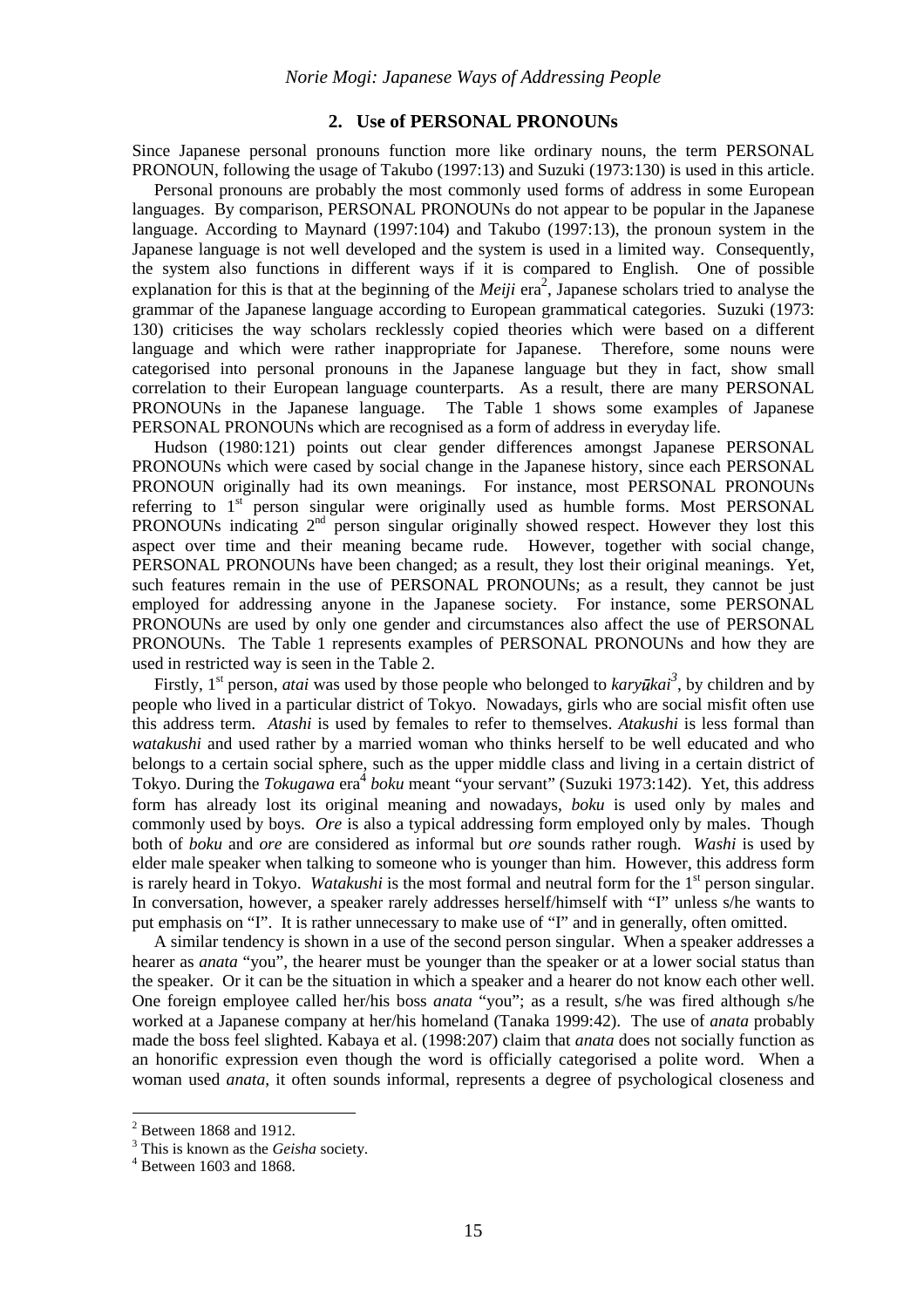indicates she is addressing her husband, or she belongs to a certain social group in which people always employ this address<sup>5</sup>. In comparison, when a husband calls his wife *anata*, it is rather formal and ironical in spite of indicating intimacy of his wife. *Anta* is informal and can be rough and insulting if it is compared to *anata*. *Kimi* is used the referent is younger than a speaker, or at the same or a lower social status. This form is stated in between *anata* and *omae*. When a female speaker uses *kimi* to refer to someone, she would sound like a male or bossy. *Kisama* was a word which showed the speaker's respects to a referent up to the middle of early modern century and was a commonly employed address form in the army referring to someone at the same status or a lower social status then the speaker. This is nowadays often heard when a male intends to insults someone. When a referent should be at the same social status or a lower in hierarchy than a speaker, *omae* can be employed representing intimacy. However, it depends on the situation, *omae* can be an insult.

A use of the third person singular, *kare* "he" and *kanojo* "she" are limited if they are compared to their English equivalents Mizutani and Mizutani (1973 III:20) claim. Two forms of address, *kare* and *kanojo*, are more often employed to address one's boyfriend or one's girlfriend rather than as *he* or *she*. Also, they are not used for addressing anyone who is superior or older than the speaker unless the speaker shows her/his disapproval towards the referent. Moreover, there is a recent tendency to use *kanojo* and *kare* as vocative referring to a second person. For example,  $n\bar{e}$ , soko no kanojo! "lit.<sup>6</sup> Hi, she, over there." or "Hi, you, over there!", and *kanojo, hima?* "Are you free now?" These examples are recognised in a situation when the Japanese male person wants to chat up a girl. In such an occasion, *kanojo* is used to call the target girl. The former is rather a vocative use, and the latter is used as a referring form of address. In fact, the latter can be replaced by *anata*, 'you" since the speaker directly address the referent but the speaker purposely used *kanojo*. A use of *anata* in such a situation shows more formal or distant between interlocutors. Thus, it would not be suitable to chat up someone. On the other hand, a use of *kanojo* indicates over friendly manner, which might not be strange in such a situation the speaker wanted to chat up the referent. Moreover, the use of address, *kanojo/ kare* can be noticed when a speaker wants to take an attention of the referent but the speaker cannot find an appropriate address. *Soko no kanojo/kare, chotto* "lit. s/he over there, a little", "you, over there, come here for a moment." Address forms, appeared in examples, indicate the  $3<sup>rd</sup>$  person singular in primarily but they have a secondarily use as referring  $2<sup>nd</sup>$  person singular. Moreover, there is also a case in which a form of address form of the  $1<sup>st</sup>$  person singular can also refer to the second person. For example, when an adult person asks a little boy, *boku dōshita no*? "lit. What is the matter with me?", "What is the matter with you, little boy?" can be employed. Those examples suggest that grammatical categories of person and their practical use are not always the same. The effects of social acceptability on use of PERSONAL PRONOUNs appear to be stronger than their grammar rules.

As was mentioned before, the European grammatical classification of the Japanese language creates complications. The fundamental rule in Japanese is that a speaker cannot use a PERSONAL PRONOUN to refer to a person who is older or superior than the speaker. On the other hand, when the referent is younger or inferior than the speaker, a PERSONAL PRONOUN can be used (Suzuki 1973:132.) Those changes are not only shown in PERSONAL PRONOUNs but it also appears in terms of respect of the Japanese language in English equivalents are Ms, Mr/s. They are seen in suffix which is in the Table 3 and Table 4 shows when these suffixes can be used. *–chan* is often used amongst children addressing each other or the referent is a child. It can be used amongst adults who have intimate relationships. *–kun* is mostly used when a referent is male person. When the relationship is personal, a speaker can be higher in hierarchy than a referent. However, using *–kun* seems to be a new tendency which started after the Second World War (Kitamura 1977, cited in Kobayashi 1998). Females did not use this term at all before the war. The word *-kun* was considered as only for males but this term is widely used even addressing females (Nomoto 1987:118.) In fact, females are sometimes addressed with this term at work by

<sup>&</sup>lt;sup>5</sup> Hayashi (1973: 167) cites that such use of *anata* does not exist in Kyoto dialect nor in the noble language. As a result, it is a problem for a wife how to address her husband.

<sup>6</sup> This is an abbreviation of literally.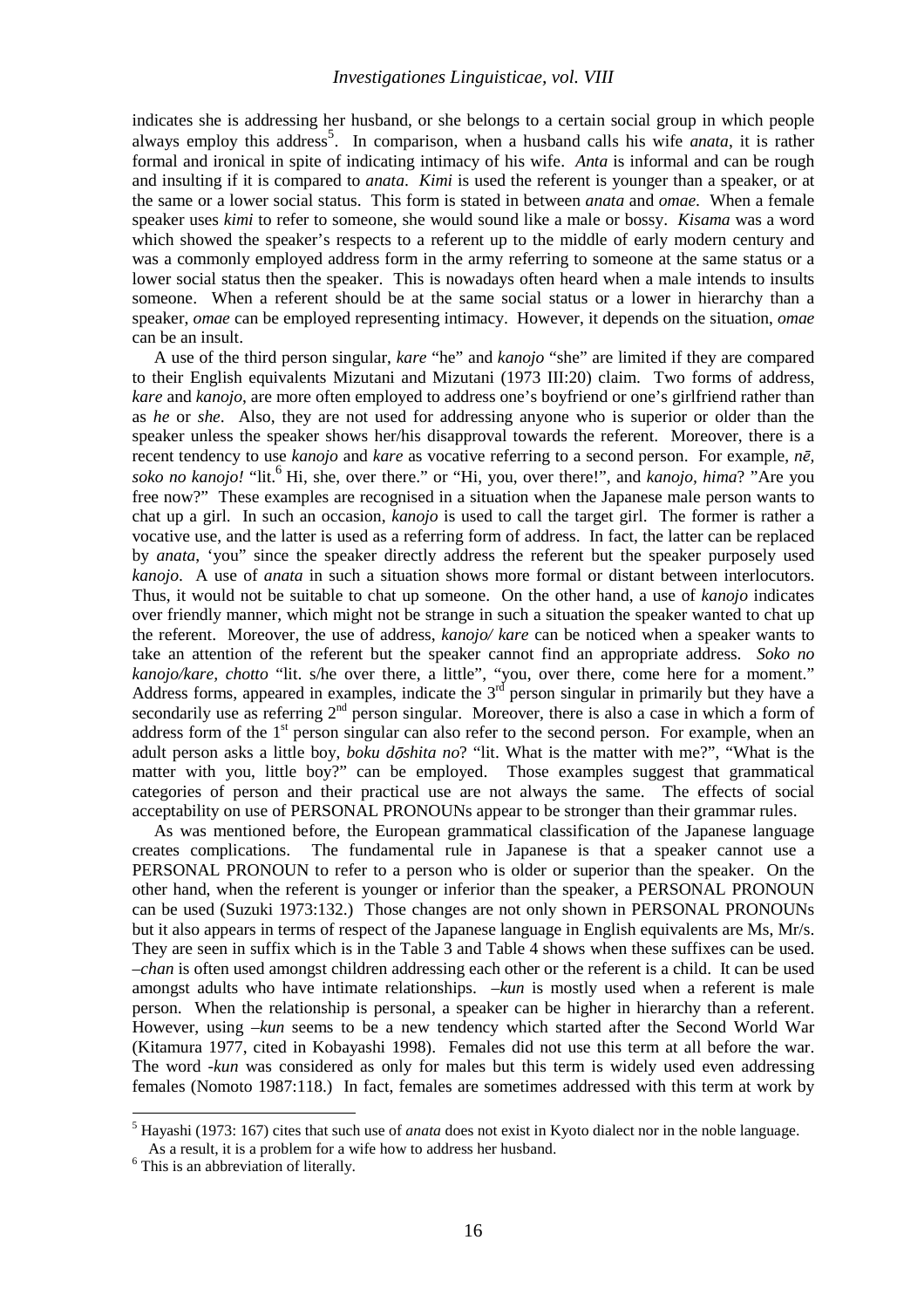# *Norie Mogi: Japanese Ways of Addressing People*

their boss. When it is used in social relation, the term addresses for both gender and a speaker is higher in hierarchy than a referent. *–joshi* is a term for only females who have high social status and is a well-known person. Yet, nowadays, *–joshi* is less often used than *-shi* even though the referent is a female. When *–san* is used in public, social and personal relationships and the term indicates certain degree of respect. This is the most common term in everyday life. *–sama* is the most formal one amongst four and is mainly employed in public relation. A use of *-shi* is similar to *–san* and this can represent one's family, such as *Takeda-shi* "Takeda family" and "Ms/Mr Takeda". *–shi* is often seen in written form and not employed for addressing for a child.

### **3. Addressing people in everyday situations**

The question then arises of how the Japanese address each other in daily life? Kobayashi (1998) carried out a survey at a high school in Tokyo to examine how pupils are addressed each other as well as by teachers, which is in Table  $5^7$ . Male teachers are likely to call male pupils without any suffix<sup>8</sup>. Male teachers probably show intimacy towards pupils, thus, they call pupils only their family names. On the other hand, female teachers tend to use family name with suffix *–san* for addressing girls and with *–kun* for addressing boys. These tendencies are similarly seen amongst pupils addressing each other. Both female teachers and female pupils may consider intimacy towards male pupils; as a result, the suffix *–kun* is used. Also, female teachers in socially higher rank than pupils and this also the reason for the use of *–kun*. Ozaki (1998) argues that there are pupils who feel uneasy when their teacher calls them with their family names. Accordingly, teachers' intimacy is only one-way direction.

#### *The use of family terms*

 $\overline{a}$ 

Family terms are a popular kind of address form in daily life and they are also used vocatively. Higa (1976: 109-110) suggests the use of forms of address reflects the complication of the Japanese society, especially family terms, because, family terms can also be used in more flexible ways than in some European languages<sup>9</sup>. Kinship terms are often employed for addressing someone, who is not a member of one's family, including complete strangers, and if the speaker does not know the referent's name. This sort of use of family terms is known as fictive use (Suzuki 1973: 158). The fictive use of family terms seems to have some rules, such as all family terms cannot be employed for referring to someone. Also, those family terms, which show lower in hierarchy than a speaker, such as younger sister, younger brother, my daughter, my son, my wife, and so on, cannot be used vocatively even though they can be used to refer to a person. Vocative use means term of respect but those terms mentioned above does not indicate showing respect but rather humbling. Accordingly, they are inappropriate for vocative use.

Kunihiro (1977:26) argues that the fictive use of family terms is unlikely to appear in the US. For instance, when the Japanese call a waitress, they often use *o-n-san* "elder sister", and they call a waiter *o-n -san* "elder brother". *O-n-san* can be an elder sister, someone's elder sister, an elder sister in-law, a young female neighbour, who is older than the speaker, and a shop assistant. *O-n san* can be used in the same manner as *o-n-san*. It does not matter whether a speaker knows the addressee or the referent or not, family terms are employed. The basic rule of the fictive use is that a speaker imagines what s/he would call the addressee or the referent if they were a member of his/her family. Then the speaker would choose the most appropriate family term (Suzuki 1973: 159). When a young male speaks to a little boy, the male person can use  $o$ -nī-san referring to himself. Yet, when the young asks the boy, *o-nī-chan dōshitano* "lit. what is the matter with elder

 $<sup>7</sup>$  Only the most frequently used way is mentioned in the Table. Pupils are assumed to be at the same grade,</sup> because if they are in a different grades, *senpai* "senior", and *k hai* "junior" are more likely to be employed as a forms of address.

 $8$  Kobayashi (1998) puts a remark that these are also seen in Yashioro's (1983) and Kanamaru's (1993) research.

<sup>&</sup>lt;sup>9</sup> Family terms are also used in a similar manner in Korean, Thai, and Vietnamese.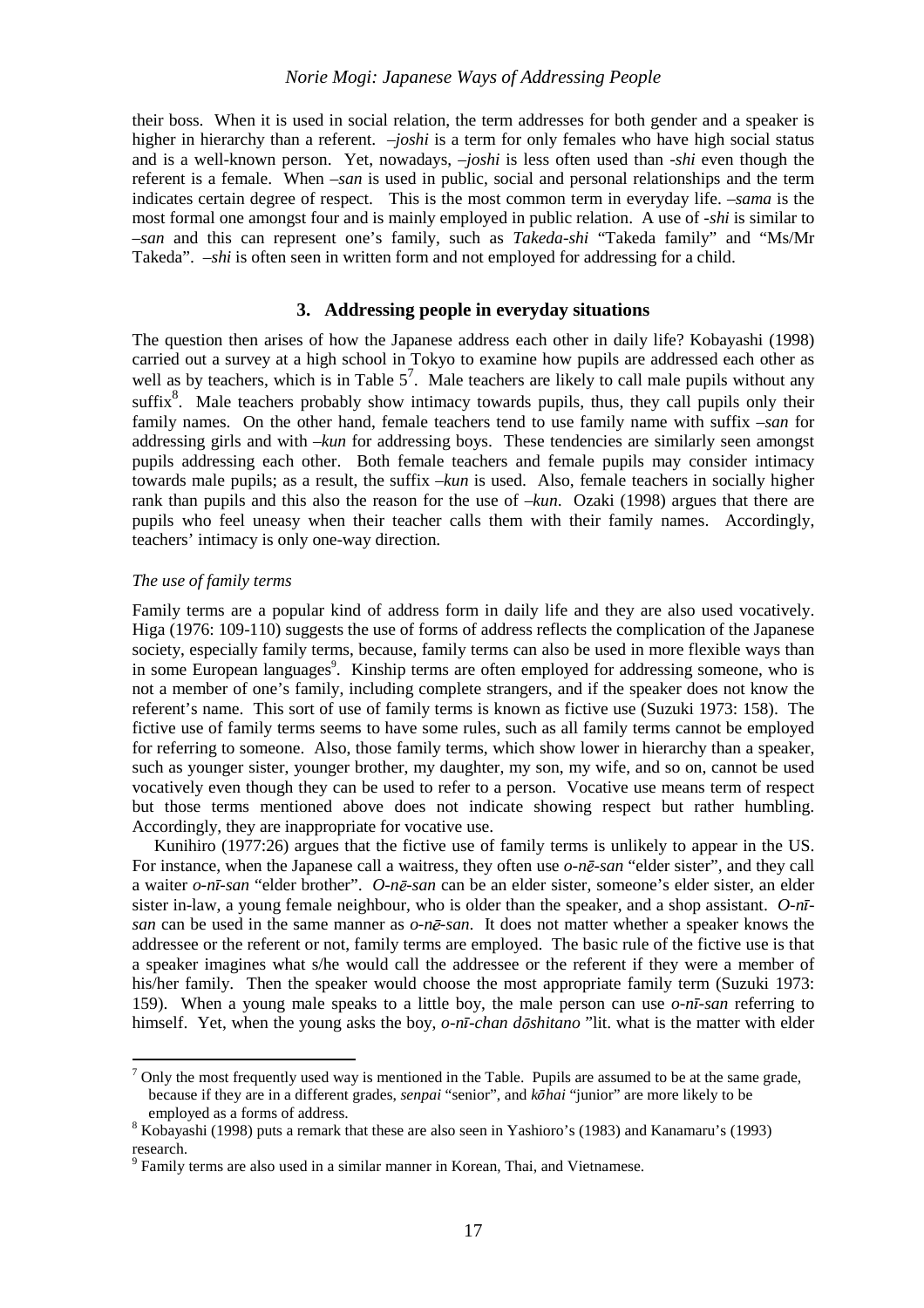### *Investigationes Linguisticae, vol. VIII*

brother?" it means "what is the matter with you?" Family terms which indicate a young boy are not appropriate; thus, the speaker imaged how the young boy could address himself and these two terms are chosen. However, a use of such family terms such as as  $o$ - $b\bar{a}$ -san "grandmother" or  $o$ -jī*san* "grandfather" can cause a problem if the person addressed thinks that s/he is not old enough so referred to. That is to say, the speaker's perception and that of the person addressed differ.

To some extent, using family terms reflects group consciousness<sup>10</sup>, because in certain extend, a speaker might perceive her/her society is a big family. Thus, one person is addressed with various kinship terms depending on a situation. For instance, a 40-year married man having a son, *Tarō*. Children, who do know him at all, are more likely to call him *oji-san* "Mr uncle". Friends of *Tar* may call him *Tarō-kun no oji-san/-chan* "lit. *Tarō*'s uncle", "*Tarō*'s father", or *Tarō-kun no o-tō*san "*Tarō*'s father". An owner of the grocery shop in which his does shopping often, would call him either his family name with suffix –san or *danna* "lit. owner". He can be called with other address forms, too.

#### *The use of family terms in a family*

As was seen, how family terms can be used amongst strangers and now we shall analyse how family terms could be used in a family. To facilitate this examination a fictitious person named Mrs Hanako Tanaka will be employed. She has a family and she lives with her parents in law, her husband, her daughter and a son, who is younger than the daughter. They all live in Tokyo. Mrs Tanaka has a younger sister whose name is Kazuko. She has a daughter and lives with her parents in Yokohama<sup>11</sup>. Table 6 represents the typical way of address between the various members of the family as well as their neighbours. What do Mrs Tanaka's examples suggest? It seems that choosing a term does not depend only on the relationship between interlocutors. However, the addressee influences how a family member is addressed. As a result, although the same speaker addresses the same referent, it depends on the addressee that the referent has various address forms. That is to say, a speaker need to know the relationship amongst the speaker, the referent, and the addressee to choose an appropriate address form. This is known as egocentric particulars (Suzuki 1973: 164). For instance, an example of 1, 8, 9, 11, 15, and16, when children are involved, they become the centre figure for choosing the addresser. If there are situations like an example 5 and 6, being with two people whose address forms might be the same, the place name can be added with a family term in order to make clear distinction; e.g. *Yokohama no o-ba-san* "aunt in Yokohama". Family terms, which represented inside of a family, are so-called allocentric use of address terms (Suzuki 1973:169). An example 15 and 16 represents a speaker pretends as if she is using the child's term which is known as empathetic identification of the child's point of view. Suzuki (1973:168) hypothesises that a Japanese couple prefer to have a stable relationship between them. Therefore, when the couple have a child, in the presence of their children, they address each other *o-kā-san* and *o-tō-san* as well as they start to behave more as parents like figure than "wife" and "husband" like. Others also claim that such tendencies are strongly seen amongst women than men. It can be said that the Japanese behave according to their label. For instance, one woman has her own child, she is often called *o-kā-san* "mother" and starts behaving like a mother-like figure. Also, they probably expect others to behave as appropriately for the terms of address used with them.

In addition, there is such a moment when the speaker addresses an older member or a superior member of family, a speaker can make use of family terms but cannot use the addressee's or referent's first name. In comparison, when s/he addresses someone who is younger or inferior than the speaker, one's first name is used, instead of a family term. When a speaker talks to someone, who is younger than her/him, the speaker ca form of address herself/himself with a family term. In comparison, when a speaker talks to a superior or older member of the family or in her/his group, the speaker addresses herself/himself with *watashi*, or *boku* "I" or with her/his first name. Further,

 $10$  This illustrates that one is not respected as an individual but is perceived as a member of one's group (Shibata 1977: 75).

 $11$  A city in the East Japan.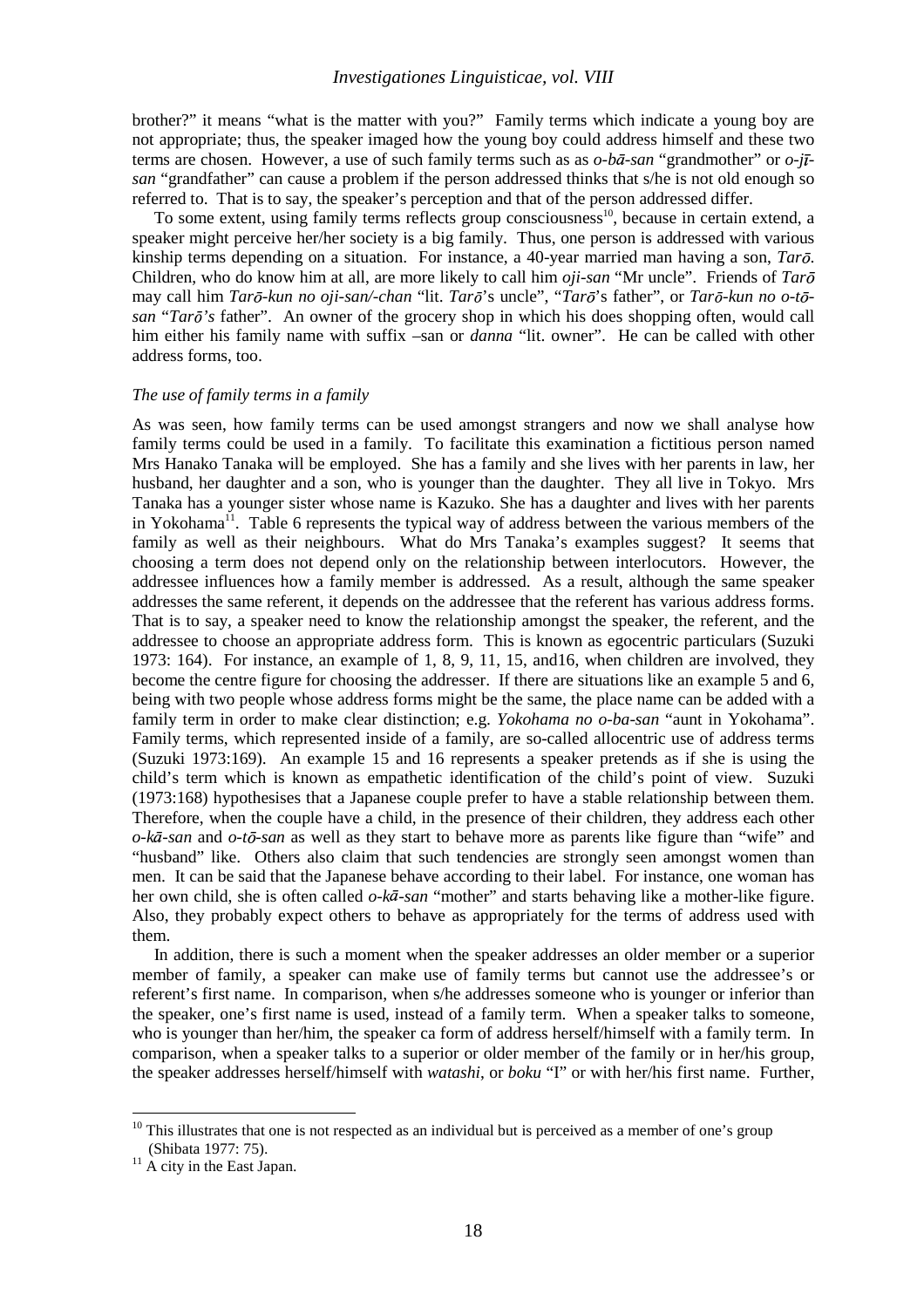when a speaker talks to a person A, who is a younger or an inferior family member, the speaker ca form of address herself/himself with a family term which is the same term as the person A calls the speaker (Suzuki 1973: 189). Therefore, the use of family terms is asymmetrical.

### **4. Other forms of address**

That which is necessary has a name. The Japanese seems to use various names as forms of address in order to avoid using PERSONAL PRONOUNs when address forms are necessary. As was shown in Tanaka's examples, a place name can be added with a family term but in fact, place names are also commonly used as address forms. For instance, when 38 Japanese people working in 29 different countries attended a course, they found it difficult to remember their names at once, yet, they could easily recalled which country others were from. Thus, the beginning of the course, they addressed each other, including vocative use, country + *-san*/*-kun*, such as *Keniya-kun* "Mr Kenya", and *Iran-san* "Ms/Mr Iran". Later, they found it more difficult to memorise real names after having been familiar with this system of addressing each other. This is not unusual for the Japanese to use a place name as a form of address in daily life, but the problem is as mentioned, people are less likely to recall the real name.

Occupations can be used as address forms in the Japanese. *Sensei* is probably the most frequently used example for this. It literally means "teacher"; thus it is an occupational term and can be also used vocatively. *Sensei* is theoretically employed for addressing those who work at a school, or those who have respectful occupation. Nonetheless, due to overuse of the term, it sounds as if there are plenty of teachers everywhere in Japan. The meaning of *sensei* is extended and people, who engage in diverse occupations such as actors, dentists, lawyers, medical doctors, politicians, and writers are all classified into this category. Nowadays, the term *sensei* is also used when people do not know how to address others or those who do not like being addressed by their occupations. Consequently, due to its handiness, *sensei* has been used more and more although this usually has been criticised as the wrong use of the term. The National Language Committee has been encouraging public not to overuse *sensei* but to use *-san* "Ms/ Mr" the public protested it because calling someone with *-san* appeared to be less respectful than with *sensei*. Additionally, this term can be used by a speaker referring to her/himself when the speaker speaks to her/his pupils.

*Shach*  $\delta$ (*-san*) "(Ms/Mr) (company) president" is one of the most popular (and overused) forms of address. It has also a vocative use. The Japanese overuse this and address shop owners, and owners of a flat or a parking place with it. This term is also employed when people have problems finding a good form of address; as a result, when a man walks in certain places in Tokyo, many people call him *shach (-san)* in order to catch his attention. However, this term cannot be used by the speaker who addresses her /himself.

Both *sensei* and *shacho* are likely to be used for addressing a man, when people are unsure of what else to call him. On the other hand, a woman is rather labelled *o-n-san* or *oku-san* "one's wife", which does not depend on whether the woman is married or not<sup>12</sup>. This usage reflect stereotypes of Japanese society.

Another peculiar feature of Japanese forms of address is that a company or an institution name with *-san* is often used as a form of address as well as vocatives in a business setting; e.g. *Panasonic-san* "lit. Ms/Mr Panasonic"; and *NEC-san* "Ms/Mr NEC". When the Japanese introduce themselves or someone, they would rather mention where they belong to than giving their occupation. For instance, if someone works as a designer at Seiko company, s/he is likely to be introduced as a person X of Seiko but not a person X working as a designer. The Japanese could feel more secure when they can belong to a company; since their company can be their identity. Accordingly, they feel emptiness after they retire from a company and they become only themselves. The company is considered like family in Japan. Another explanation for this phenomenon is that an institution or a company to which a person belongs or has belonged has a social status; therefore, people are eager to work at a well-known company. They are then proud of

<sup>&</sup>lt;sup>12</sup> It depends on how the woman looks. When she looks young, she will be called  $o$ -n $\bar{e}$ -san.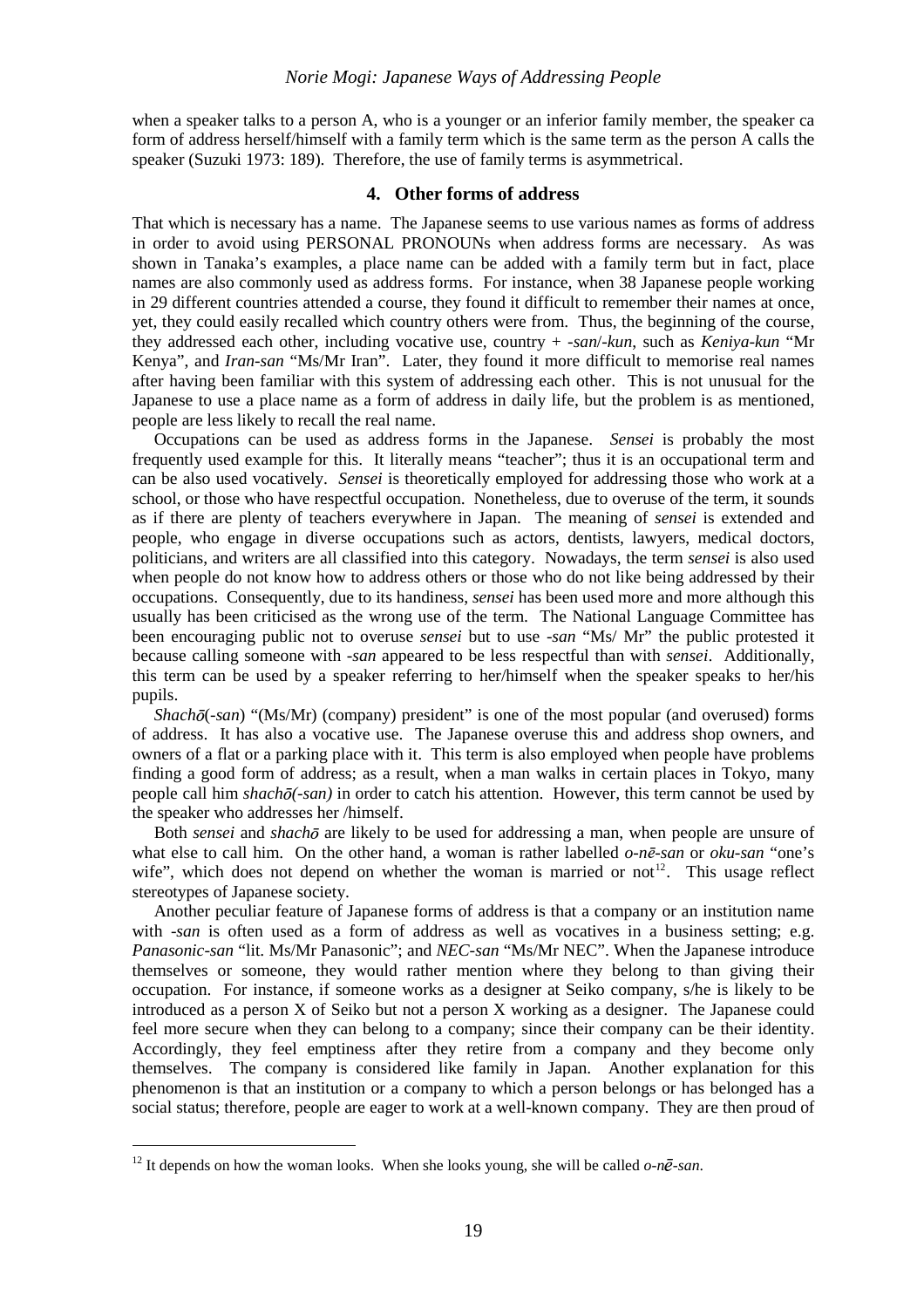their company or even of the school from which they graduated; conversely, people carry an advertisement of their company and school. Mizutani (1979:131) claims that who belongs to where or to whom things belong is a fundamental concept of the Japanese mind; thus, the Japanese tend not to perceive an object as the object itself, but the object and the owner. This idea is obviously reflected in Japanese language use.

There are some more examples of forms of address that often appear in everyday life. *O-kyakusan* "visitor, or invitee" is a widely employed form of address as well as vocative and it applies to clients, customers, and passengers. For instance, visitors at a home, clients of a law firm, customers in a shop, passengers in a public transport, and people staying at a hotel are called *okyaku-san*.

An honorable expression, which has become a form of address is *o-taku* "lit*.* an honourable house", "your house" or simply "you". This is one of the most commonly employed forms of address in daily conversation. Yet, *o-taku* is only used in social or intimate relationships between a speaker and a hearer. Since a house is a small unit of group and the speaker's house and the hearer's house are two different groups. Therefore, the speaker knows her/himself to be an outgroup member. When it is used in a business setting, *o-taku* can mean an addressee's company. When it is shown in a personal conversation, *o-taku* means "you" without the meaning of respect and it is rather informal. It can be used as *taku no sujin ga*…" my husband…" This example again, suggests the use of the Japanese language could be based on Japanese stereotypes.

## **5. Conclusions**

According to Suzuki (1973: 164), forms of address, including Japanese PERSONAL PRONOUNs are egocentric particulars. Egocentric particulars show the relationship between interlocutors. Consequently, forms of address may differ depending on the interlocutors' relationship and a situation even though the addressee is the same person. Egocentric particulars also represent some Japanese social behaviour patterns, such as politeness and a use of *keigo* "the honorific language of the Japanese language".

As we see in family terms, there should be certain rules in the use of forms of address in Japanese. Such rules are also found the use of other address forms, which are as follows.

- i) Grammatical category of address forms is not always the same as their practical use.
- ii) PERSONAL PRONOUNs such as *anata* or *kimi* "you" are very limited in use and they are employed only for addressing a person younger or inferior to the speaker. Moreover, the use of *kimi* can be very offensive since the word sounds inferior.
- iii) When a referent is superior to or older than a speaker, the addressee's or the referent's position or title is employed as forms of address, and the addressee's or the referent's family name can be added in front of the title. However, the addressee or the referent is hardly called by only family name with *–san* unless the person does so in advance. Thus, *Honda-shachō* "President Honda" and *Suzuki-kyōju* "Professor Suzuki" are used instead of *Honda-san* and *Suzuki-san*. In comparison, this is unlikely to be used of a person who is inferior to or younger than a speaker which is explained in the *senpai* "senior" and *kohai* "junior" relationship (Mogi 2001:83).
- iv) A younger or inferior person could address herself/himself with her/his family name when s/he speaks to her/his superior or older people than her/him; e.g. Mr Tanaka says *Tanaka ga* in place of saying *watashi ga* "I". On the contrary, an older or superior speaker does not do this.
- v) When a speaker addresses herself/himself to children, the speaker may use her/his title or occupation as a form of address. For example, a doctor can say *o-isha-san ga …* "lit, doctor …" instead of saying *watashi ga* "I …" On the other hand, if the hearer is an adult, this would only rarely happen.

To sum up, as was shown, address forms are related to linguistic politeness and psychological factors such as apathy, intimacy, and respect. However, it is also seen that intimacy can be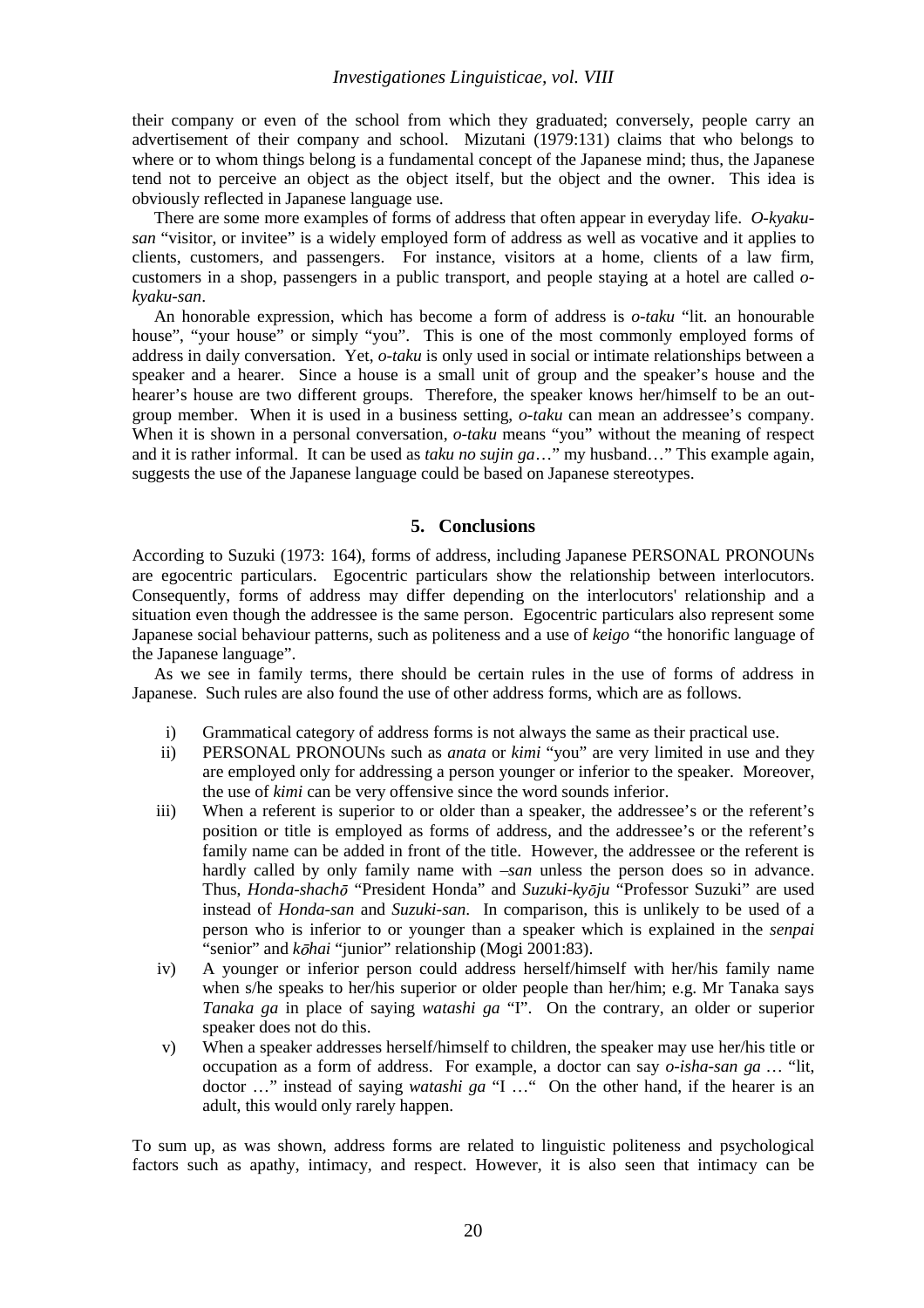### *Norie Mogi: Japanese Ways of Addressing People*

perceived differently between a speaker and a referent. Japanese forms of address seem to have stronger correlation to social factors than their grammatical rules. Thus, the ways to choose forms of address also can reflect choosing one's position in one's the society. The position appears to have some indication to the social hierarchy. Consequently, one can be addressed by various terms depending on to which sphere the referent belongs. Then, the person seems to be aware of how s/he is perceived by others, because s/he is expected to behave according to the form of address which was given.

### **References**

- Bańczerowski, J. 1997. Towards a general theory of the category of person. In: Ramisch, H. and Wynne, K. (eds.) *Language in time and space*. Stuttgart: Franz Steiner Verlag. pp. 441-461.
- Hayashi, O. 1973. Katei to Keigo (A System of the honorific language). In: Hayashi, S., and Minami, F. (eds.) *Gendai no keigo: Kigo-k za 6*., pp. 153-180. Tokyo: Meijishoin.
- Higa, M. 1976. Nihongo to Nihonjin-shakai (The Japanese language and the Japanese society). In: no, S., and Shibata, T. (eds.) *Iwanami-k za Nihongo 1: Nihongo to kokugogaku*. Tokyo: Iwanami Shoten. pp. 99-138.
- Hudson, R, A. 1980. *Sociolinguistics*. Cambridge: Cambridge University Press.
- Kabaya, H., Kawagchi, Y., and Sakamoto, M. 1998. *Keigo-hyōgen* (Expressions of the honorific language). Tokyo: Taishukan Shoten.
- Kobayashi, M. 1998. Gakkō no koshō: Joseikyōshi no koshō "kun" o chūshin ni. *Nihongogaku*. Vol. 17. pp. 32-35.
- Koutny, I. (manuscript). *Pragmatics of formal-informal interaction in Hungarian in a crosscultural approach*.
- Kunihiro, T. 1977. Nihonjin no gengokodo to higengokodo. (Japanese people's verbal behaviour and non-verbal behaviour). In: Ōno, S., and Shibata, T. (eds.) *Iwanami-kōza Nihongo 2: Gengoseikatsu*. Tokyo: Iwanami Shoten. pp. 1-32
- Maynard, Sp K. 1997. *Japanese communication: Language and thought in context*. Honolulu: University of Hawaii Press.
- Matsumura, A, Yamaguchi, A, and Wada, T (eds.) 1998. *Kokugo-jiten*. Tokyo: Obunsha.
- Mizutani, O. 1979. *Hanashikotoba to Nihonjin*: *Nihongo no seitai.* (Spoken Japanese and the Japanese people: A model of the Japanese language). Tokyo: Sōtakusha.
- Mizutani, O. and Mizutani, N. 1977. *Nihongo notes.* (Notes on the Japanese language). Tokyo: The Japan Times.
- Mogi, N. 2001. The effects of group consciousness on Japanese language behaviour. *Psychology of Language and communication*. Vol.5, No. 1. pp. 81-94.
- Morita, Y. 1995. *Nihongo no shiten*. (Perspectives in the Japanese language). Tokyo: Sōtakusha.
- Morita, Y. 1998. *Nihonjin no hasso*, *Nihongo no hyogen*. (Japanese ways of thinking and the Japanese language expression). Tokyo: Chuokoronsha.
- Nomoto, K. 1987. *Keigo o tsukaikonasu*. (Making a good use of the honorific language). Tokyo: Kodansha.
- Ozaki, Y. 1998. Seitotachi wa dō yobaretai to omotteiru ka. (How do pupils want to be addressed?) *Nihongogaku*. Vol. 17. pp. 37-44.
- Shibata, T. 1977. Nihonjin no gengo-seikatsu. (Japanese people's linguistic life). In: S. Ōno & T. Shibata (Eds.) *Iwanami-k za Nihongo 2: Gengo-seikatsu* Tokyo: Iwanami Shoten. pp. 33-81.
- Suzuki, T. 1973. *Kotoba to bunka*. (Language and culture). Tokyo: Iwanami Shoten.
- Takubo, Y. 1997. *Shiten to gengokōdō*. (View points and language behaviour). Tokyo: Kuroshio.